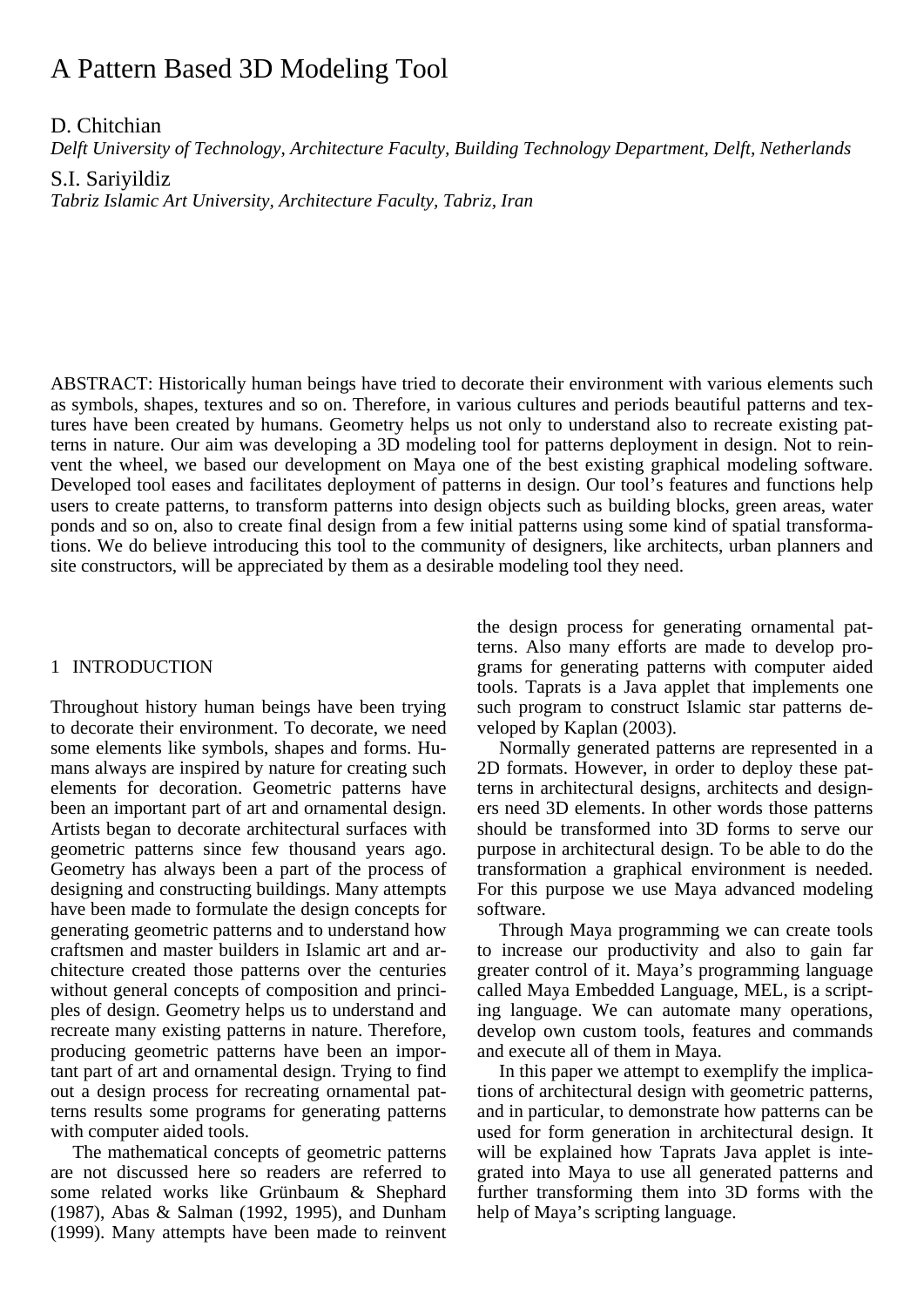The rest of the paper is organized as follows. Section two discusses about the history of using patterns in design. Section three gives a bit explanation about a 3D graphical environment needed for developing our tool. Our pattern based modeling tool is explained in section four also its features and functions are discussed in details. The last section concludes by summarizing the main aspects of this work and explaining points for further improvements.

## 2 PATTERNS IN DESIGNS

Patterns have been used in architecture throughout history. Especially in Islamic art and architecture complex geometrical patterns have been used as decorative elements. Therefore, artists, designers, engineers and mathematicians have been inspired by the study of geometric patterns. The inspiration source for them is mainly nature, technology, geometry and other designers' works which are precedents. During recent decades, computer scientists have become interested in generating complex Islamic geometric patterns. Patterns are used for various purposes, such as in tilings, carpets, window decoration, woodcraft, book covers, textile and etc.

Every human society in the history has made use of geometrical patterns, from China to South America, from Asia to Europe. Various cultures emphasize different aspects. Patterns are used for various purposes, such as in tilings, carpets, window decoration, woodcraft, book covers, textile and etc. These patterns have not only been used to decorate buildings, but also to arrange load-bearing structures.

In Islamic cultures, Arabs, Moors and Turks used more complex geometric patterns, because it is not allowed to use sculptures and portraits of human beings or animals according to the Islamic religion. The wide spectrum of intellectual treasures allowed Islamic scholars to quickly embrace Greek philosophy and mathematics, translating and disseminating this knowledge for posterity. The works of Euclid and Pythagoras were among the first to be translated into Arabic. The study of geometry also fed an ardent preoccupation with the stars and astronomy. All this in turn nourished the Arabic passion for creating infinite decorative patterns.

Many attempts have been made to formulate the design concepts for generating geometric patterns and to understand how craftsmen and master builders in Islamic art and architecture created those patterns over the centuries without general concepts of composition and principles of design. One such attempt has been done by El-Said. In his earlier work (1976), he developed a unique analytic approach to understand the geometry that inspires Islamic art. He worked on the methodology of geometric proportioning in Islamic architecture, as the subject of doctoral thesis. He considered in his work the relationship between geometry and number and its application to provide a practical method for pattern making. He tried to find out how craftsmen measured and outlined the geometric concepts of composition and the process of their application in different fields of Islamic art.

We still don't know for sure how Islamic artisans figured out these designs. However, we can invent computer systems that create design similar to theirs that enable exploration of these patterns. Therefore, an old craftsman is replaced by a new craftsman, namely that of a machine. Many computer scientists are interested in the generation of complex geometric patterns. Grünbaum & Shephard (1987) have done mathematical descriptions and analyses of these patterns. Kaplan developed a java applet, named Taprats, which implements a design technique for 2D Islamic star patterns, and produces valuable scientific articles about his work (Kaplan 2003).

Creation of building forms and structures can be inspired by patterns due to their geometrical properties. The 3D considerations of patterns are useful aids for generating building designs due to a pattern's ability to create form and structure. Therefore, the use of patterns in the architectural practice for support the generation of site planning, architecture and building structures within computational environment always are concern of designers in this field.

Geometric patterns have formed an important part of art and ornamental design. Today we are able to understand ornamental style of the past, to recreate traditional designs, and to innovate with new interpretations of old styles and with new styles together. Kaplan in his PhD dissertation (2002) presents a research work in the area of computer generated geometric art and ornament. Throughout this work he shows how modern mathematics, algorithms and technology can be applied to the study of these ornamental styles.

Taprats is a computer program for constructing Islamic star patterns. A sequence of steps must be followed to generate a pattern using this program. It is a tool that gives us a narrow channel through which to interact with Islamic designs. This is not a general-purpose drawing tool, but it is a tool that understands the set of possible drawing subject to very specific constraints.

Although Taprats is a sophisticated tool but its user interface is fairly simple. The interface allows browsing the available tilings and choosing one you want to create a design. Following few more steps a design will be created based on the chosen tile and the given parameters. The generated design can be saved into a file with EPS, Encapsulated Post Script format. For detail of how to work with Taprats see the given reference. In section four we explain how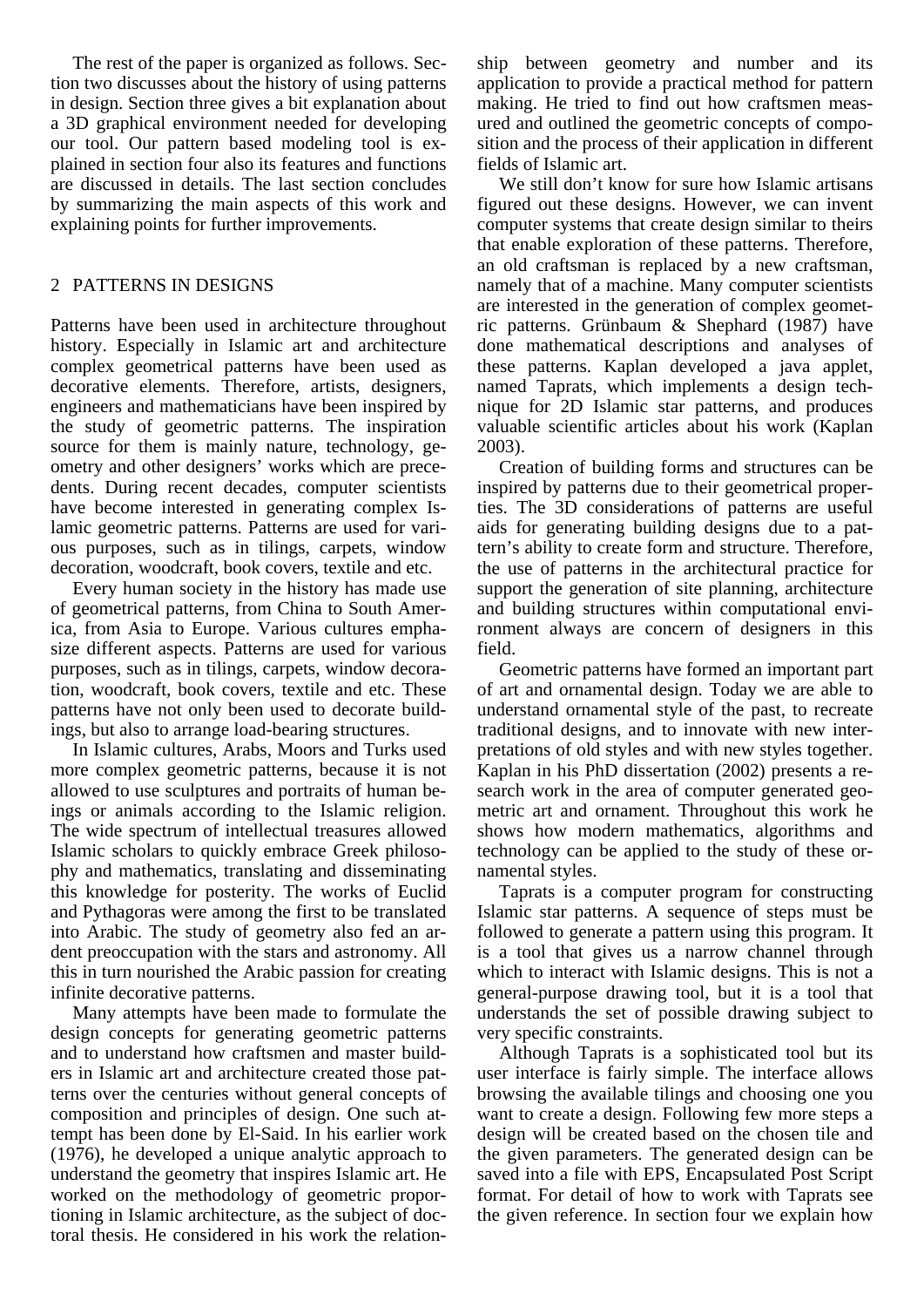a site planning can be design based on patterns using our proposed modeling tool.

## 3 A 3D GRAPHICAL ENVIRONMENT

One approach in providing new software tools is writing necessary computer programs from scratch. Besides its some benefits certainly the procedure is costly and more time consuming. Another way is to use the existing tools and try to modify them to serve our purposes in developing new tools. Definitely the second approach is faster and needs less time for writing programs and perhaps with fewer development costs. Since in this research work our main aim was to develop a new modeling environment as quick as possible and also we didn't have enough financial means therefore we based our tool development on the existing software in the group. For this purpose we use Maya advanced modeling software. Although Maya graphical user interface (GUI) boasts a very extensive feature set for creation, editing and deletion of all graphical elements. Fortunately Maya allows us to add our own features and functionality. This software has been designed so that users are free to customize and extend the package as they need. New features work seamlessly with the rest of Maya.

The entire Maya is written and controlled using MEL that is an acronym for Maya Embedded Language. Maya's programming language is a scripting language. We can automate many operations, develop own custom tools, features and commands and execute all of them in Maya. By using MEL we can control the Maya interface, in other words Maya GUI can be customized to meet our needs. We can also hide or remove a lot of Maya interface elements to reduce the complexity of the interface for certain users. A graphical user interface provides tools and features like menus, dialog boxes, buttons and so on to give users a visual means for creating and manipulating graphic objects.

A user interface consists of many tools and features. Each one does certain tasks and provides facility for manipulating graphic objects. As said before, patterns can be seen as objects or elements in architectural and urban form. Our main concern here is providing some extra utilities in the chosen graphical environment for transforming generated patterns to 3D objects and further deploying them as elements in designs. Maya doesn't support directly these utilities but we can add new features and functions to its user interface to facilitate almost any kind of object manipulations we want. In doing so, required functions have been added to Maya user interface. Normal appearance of the interface doesn't show such addition, but looking closely to it reveals extra added things.

Maya's shelves are user-customizable areas to hold the actions and tools you use most often. You use shelves to put all tool or action icons you use in one place. A shelf can be customized for specific needs. It is used to organize commonly used functions and tools into groups called tab. Provided shelves consists of some tabs, from left to right, *Animation*, *Curves*, *Custom*, *Deformation*, *Dynamics* and so on . Each tab supports certain related group of functions.

Vastly generated patterns are represented in a 2D formats. However, in order to deploy these patterns in architectural designs, architects and designers need 3D elements. In other words those patterns should be transformed into 3D forms to serve our purpose in architectural design. To be able to do the transformation a graphical environment is needed. As mentioned in the previous section Taprats saves generated patterns in EPS format into an output file, when such file is imported to Maya only the joint points between lines or just lines are recognizable. We must redraw those patterns or shapes in order to reuse them in Maya. In the next section our tool will be explained that help users to do the job.

To facilitate creating patterns we have integrated pattern generation software, Taprats, with Maya interface so users can run Taprats within Maya. Therefore, users generate patterns using Taprats first and then they work further on the generated patterns in Maya to create a design. Integration of Taprats and Maya allows users working only in one environment. There is no need to pass into and out of Maya from other external package. While Maya has features to export and import certain data formats, the generated patterns in EPS format can be read in Maya using these features.

### 4 PATTERN BASED MODELING PACKAGE

In this section we exemplify an application which will be developed using our modeling environment. As said before, our approach in developing new modeling environment was using an existing modern graphical package and adding to it what we need in our tool. Since most graphical packages offer the same functionalities and also not to reinvent the wheel again we decided to base our development on advanced existing modeling software, Maya. Using MEL, Maya Embedded Language, we can add new features and functions to it. Through Maya programming we can create tools to increase our productivity and also to gain far greater control of it. This is the direction that we chosen in tool development phase. In doing so the development time is shortened and its costs reduced dramatically. This section devoted to the explanation of proposed modeling tool, its user interface, features and functions. For detailed discussion about our tool and how it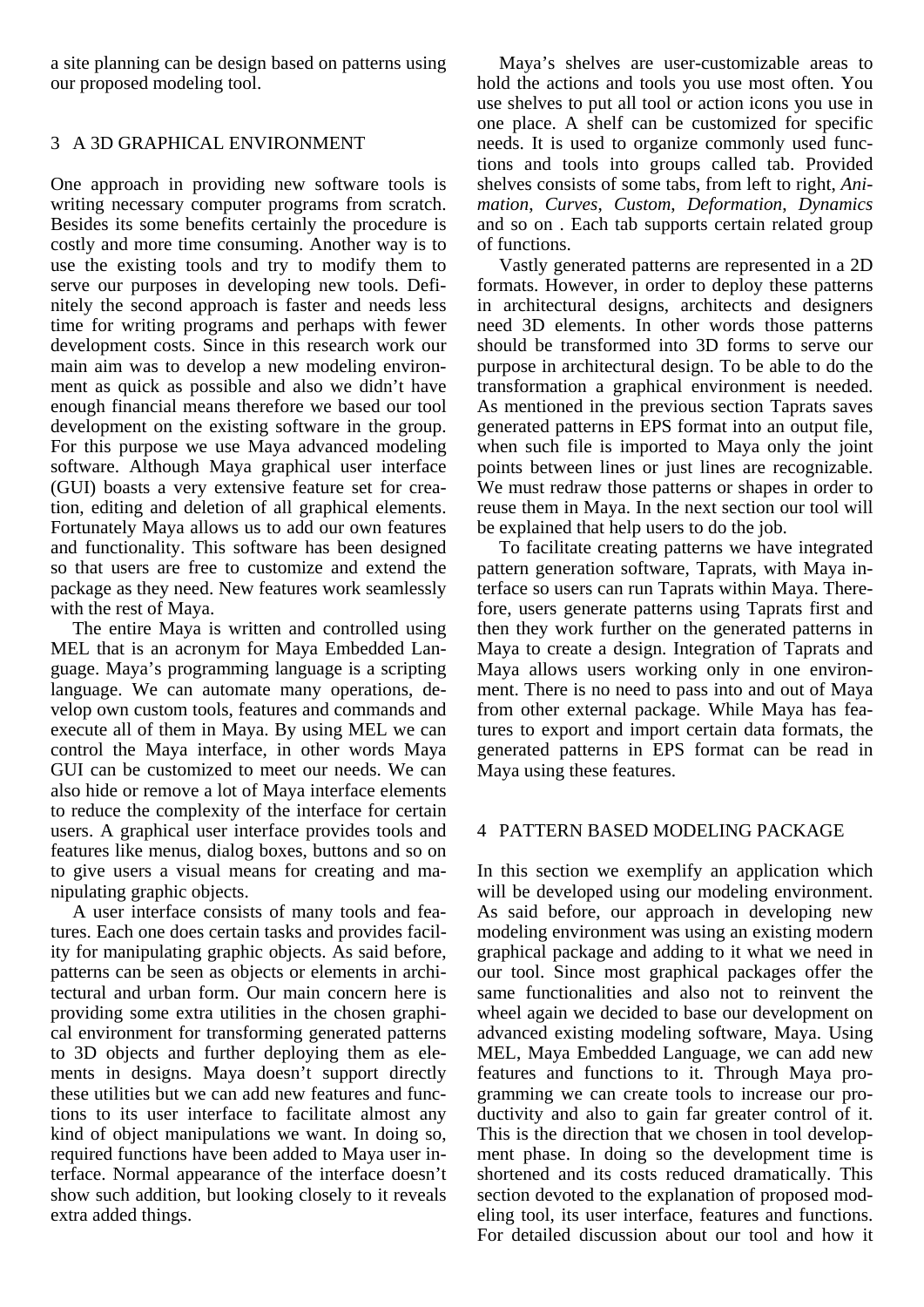does work readers are referred to papers from authors, (Chitchian & Sariyildiz 2008a, b), published before.

### 4.1 *Proposed modeling tool*

As said before the entire Maya is written and controlled using MEL. With Maya's programming language we can develop own custom tools, features and commands and execute all of them in Maya, in other words Maya GUI can be customized to meet our needs. A graphical user interface provides tools and features like menus, dialog boxes, buttons and so on to give users a visual means for creating and manipulating graphic objects. Next section explains the user interface of our tool and how it works.

### 4.2 *User interface*

The GUI, Graphical User Interface, of any package is where users of the software interact and work with it. Since our tool is developed on Maya therefore its user interface is the entry point of the tool. Those who are familiar with Maya know how to work with it. Clicking on the shortcut starts up our modelling tool then the user interface is up and running. Part of the user interface is shown in Figure 1, it's exactly the GUI of Maya. Closely looking at it, as depicted in the figure, an extra item so called *Patterns* is added to the shelves.

Maya's shelves are user-customizable areas to hold the actions and tools you use most often. You use shelves to put all the tool or action icons you use in one place. A shelf can be customized for specific needs. It is used to organize commonly used functions and tools into groups. The last tab in the shelf part so called *Patterns* is added to the user interface to facilitate working with patterns. In this and next sections we explain some provided *buttons* in this shelf related to deployment of patterns and what they do.

|   | M Maya 7.0.1: C:\Documents and Settings\heaven\Desktop\MEL Apps\Designs\Plan_Built.mb                                       |
|---|-----------------------------------------------------------------------------------------------------------------------------|
|   | File Edit Modify Create Display Window Edit Curves Surfaces Edit NURBS Polygons Edit Polygons Polygon UVs Subdi             |
| I |                                                                                                                             |
|   | General   Curves   Surfaces   Polygons   Subdivs   Deformation   Animation   Dynamics   Rendering   PaintEffects   Patterns |
|   | <b>● 208NCAND%BBB000</b>                                                                                                    |
|   |                                                                                                                             |
|   | View Shading Lighting Show Panels                                                                                           |
|   |                                                                                                                             |
|   |                                                                                                                             |

Figure 1. User interface of the tool.

As show in above Figure, shelves consists of these tabs, from left to right, *Animation*, *Curves*, *Custom*, *Deformation*, *Dynamics* and so on. Each tab supports certain related group of functions. Clicking on *Patterns*, the last tab in the shelves menu bar, the group of related functions in this tab is displayed. Each function represented by an icon in this tab does

certain task to facilitate working with patterns and objects manipulations. The first thirteen functions in this tab that facilitate objects manipulation are not explained here so for detailed discussion and how they work see previously mentioned papers from authors. But the rest of the functions which are mainly for patterns manipulation will be discussed in the next sections.

# 4.3 *Features and functions*

In this section we exemplify an application which will be developed using the provided functions of our tool for patterns manipulation. We assume that users know how to create 2D or 3D objects and patterns using utilities of Maya and the added features to it. This is the first step to generate patterns that seem suitable for further development in architectural and urban designs. For patterns generation users can either use the integrated program into modeling environment or they deploy normal utilities of the software.



Figure 2. Translation & rotation transformation

Before going further, we explain provided functions of the tool for patterns manipulations. An object or pattern manipulation means the available transformation that can be done on that object to derive a new object by achieving an operation on the selected object. The operation here means a spatial relation, 2D or 3D transformation, which can be ap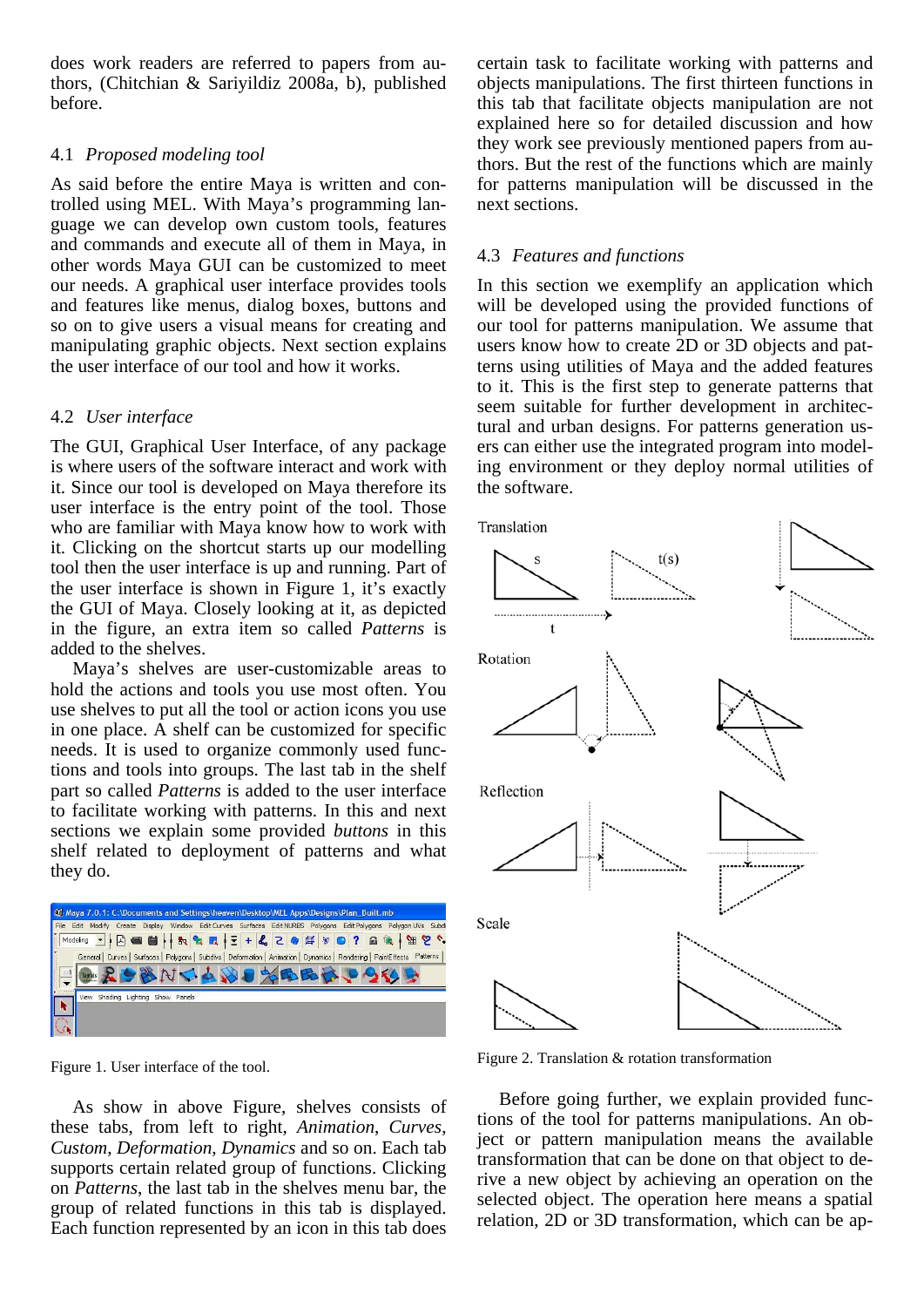plied on an object. Four different spatial relations or transformations are supported in this tool. They are *Translation*, *Rotation*, *Reflection* and *Scale*. A transformation can be done on a 2D or 3D object so the derived object is also a 2D or 3D object respectively. We can achieve more than one transformation on an object in other words combination of transformation can be done on a selected object or group of the selected objects. As the name of a transformation conveys the associated operation is achieved on the selected object(s). As shown in Figure 2, a doted object is resulted as a transformation done on the selected solid object.

To achieve any four transformations, namely *Translation*, *Rotation*, R*eflection* or *Scale* on an object certain information must be given such as  $X, Y$ , and Z values for *Translation* transformation also X, Y, and Z values of rotation point plus the rotation degree value for *Rotation* transformation. For instance, in case of *Rotation* and *Translation* transformations depicted menus in Figure 3 pop up by clicking on the associated icon with them and allow users to enter required values respectively.

| <b>Rotation</b>         |        |          | <b>Translation</b> |
|-------------------------|--------|----------|--------------------|
| <b>Rotatio X:</b>       | 0.0000 | X value: | 125                |
| <b>Rotation Y:</b>      | 15     | Y value: | 100                |
| <b>Rotation Z:</b>      | 15     | Z value: | 100                |
| <b>Rotation Degree:</b> | $-90$  |          |                    |

Figure 3. Menus for entering required values

All features and functions of the tool explained so far plus others that we didn't mention at all have been written using MEL, Maya's development language, which is a scripting language. As said before, a tab so called *Patterns*, we named deliberately to remind us it includes required utilities for deploying patterns, in the shelves menu bar consists of these features and each icon in this tab corresponds to one feature. Meanwhile, including lines of source codes is not so instructive therefore in this section we only discussed a few features relevant to the subject of the paper. In the next section the core logical diagram will be discussed.

#### 4.4 *Core logical diagram of the tool*

Design generation based on patterns can be done in two ways. There exist one or more patterns which suite well to your design as they are without changing any arrangement of their constituent shapes in those patterns and we use them as they are in the final design. But sometimes there is no such pattern that can be used exactly as its constituent shapes are

in the final design, or the existing pattern doesn't suite well to our design and we want to use only few shapes from that pattern and we arrange them in the final design as we want. Also in the second way we may create few basic shapes and from these shapes we create our own pattern as we want to use in the final design. Creation of the pattern from few basic shapes is done by means of some transformation operations on these basic shapes.

What explained briefly above is in fact the main concept behind the core functionality of the developed tool. The core logical diagram of the tool is depicted in Figure 4 shows this concept. Note that this is not like a normal flowchart where represents each decision or task that users follow from the start to the end, rather it represents core logical steps of the tool in generating architectural and urban designs using patterns. To facilitate these steps in a modeling environment was our concern in developing this tool and we have elaborated this concept in the paper so far.



Figure 4. Core logical diagram of the tool

A considerable discussion about the core logical diagram will be given here. As said before, in two ways we can generate design based on patterns. First, we use completely an existing or generated pattern as it is and deploy its constituent shapes as certain elements or objects in the final architectural and urban designs such as building blocks, green areas, pavements, streets and so on. In this way, users choose one of the existing or generated patterns which are suitable to use in their final design. Therefore, if such pattern exists in an electronic form it can be imported that form into our tool. Otherwise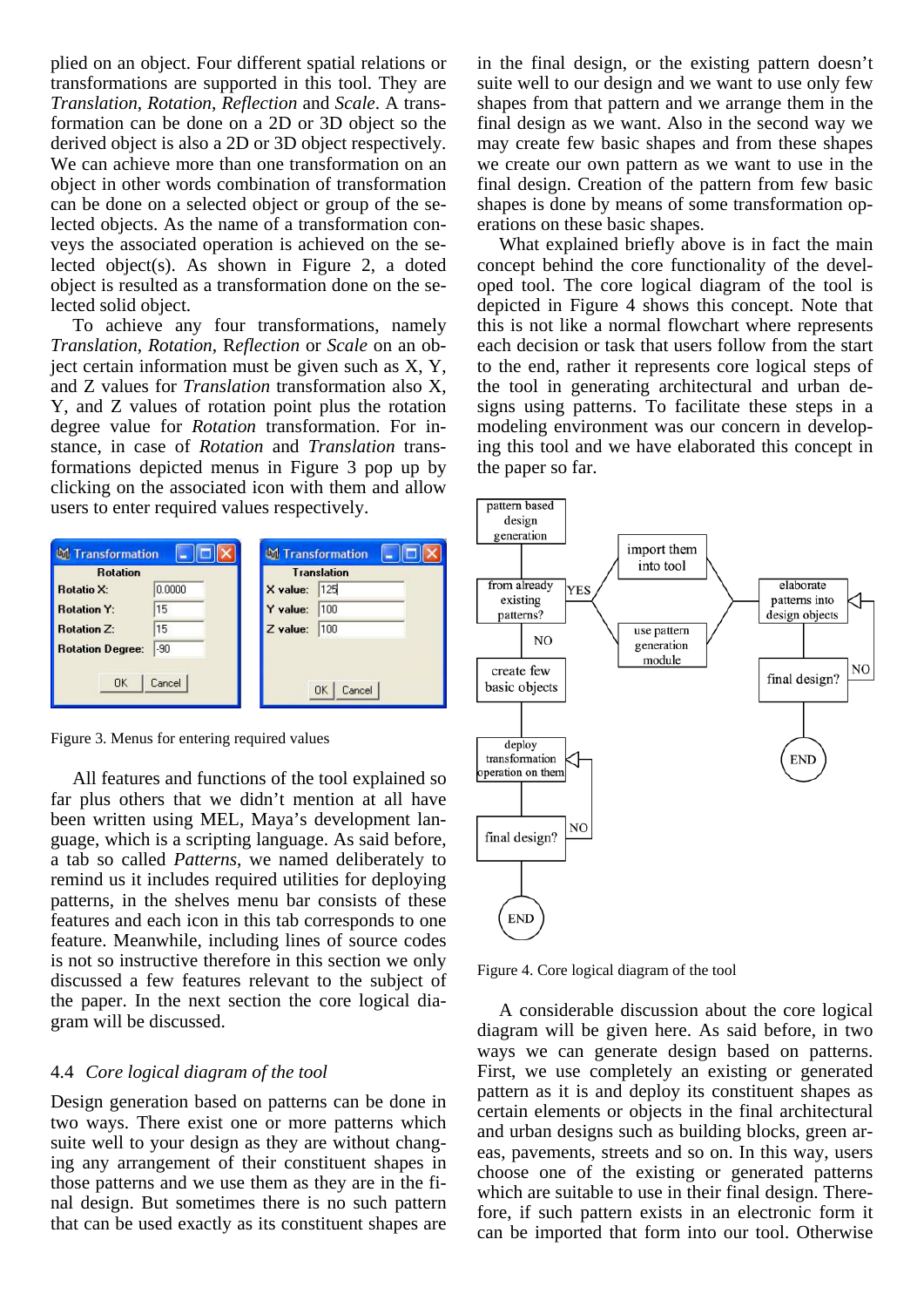users should create such a pattern using Maya or other graphical packages, and then they further modify pattern's shapes as design elements in the final design. To ease this patterns creation phase we integrate a pattern generation module into our tool. This module helps users and facilitates the patterns generation phase. In either pattern creation cases, importing or generating, users must deploy the constituent shapes of the pattern as design objects. In this step, users may use Maya's utilities plus extra provided features in our tool. As shown in the above figure, elaborating a pattern and deployment of its shapes as design objects in the final design is a repetitive task. Because in each turn we work on one or more objects having the same characteristic such as being a certain design object or their height must have the same value and so on. Since the design objects are normally in 3D forms so if the created patterns are in 2D shape, they must be transformed into 3D shapes before using them as design objects. Provided features in our tool plus Maya's functions help users in this step to facilitate all required repetitive tasks for them.

The second way of design generation using patterns is based on one of the characteristics of a pattern. Carefully looking to a pattern we realize that it's created from certain shapes or objects. In other words, a pattern is made of a lot of objects where some of these objects exactly are the same and they are combined in a certain way to form that pattern. Therefore, to have a certain pattern on a final design we need to create only the main constituent shapes of that pattern and let the pattern evolves by using some operations on these constituent shapes. Meaning that instead of creating the whole pattern as it will be in final design, we generate only these basic shapes which a pattern is made of and then by means of some transformation operations on these basic shapes we can create the complete pattern that we need them in our final design. The logical steps of the second way, as also shown in the logical diagram, users must first create these basic objects and then with the help of transforming operations users generate any kind of patterns as they want to have in the final design. Obviously this transforming operation is also a sort of repetitive task which must be achieved before coming to the final design. At each step one or more objects, representing a certain design element such as a building block, a street, public spaces and so on, will be transformed using specific operation on them. Apparently, if the basic shapes are in 2D form they must be converted to 3D shapes before using them as design elements in the final architectural and urban designs.

# 4.5 *The process of pattern based design generation*

A design generation can be viewed as a stepwise process. In this view, a design process starts at an initial design containing zero or more objects in it. At later steps or stages new objects are added to that design until it becomes the last design. In each step this partial design, we may call it intermediate design too, is transformed to another design by applying one of the transformation rules. The final design is either a design that designers are satisfied with it or we cannot apply any transformation rule further.

Viewed upon this point a design is an iterative sequence of actions. In this sense a design process is seen as a derivational process. In fact derivation is a sequence of designs where each design is generated from the previous design by applying a single transformation rule on it. Therefore, a design process looks like what depicted in Figure 5.



Figure 5. Derivation steps in a design process

The final design consists of lots of objects in it. Usually a design comprises few basic elements where combination and repetition of these elements in certain ways makes it the final design. Simplifying a final design this way makes the generation process of the design an easy task. With respect to this point an architectural or urban design process can be seen as a patterns generation process which from a few basic elements the final design constructed where all its comprising objects are made from these basic elements. Like patterns, when we look carefully to them we can realize how a pattern is made of certain objects. The arrangement of the objects in that pattern is done by using some kind of transformation on these certain elements.

To prepare a design we should start with an initial design consisting of few preliminary 2D or 3D objects in it. To create these preliminary objects users can generate them using the utilities of the graphical modeling environment. To facilitate users of our tool we integrated a pattern generation package into the tool for creating the initial patterns or objects. For explanation of using this package readers are referred to other publications of the authors as given before.

### 4.6 *A case study*

In this section we exemplify a case study where an urban area will be designed using patterns. Assume what depicted in Figure 6 is an urban area including many design objects such as various buildings, high rises, green areas, water ponds and so on. In this figure all design objects are shown as 2D shapes, it's in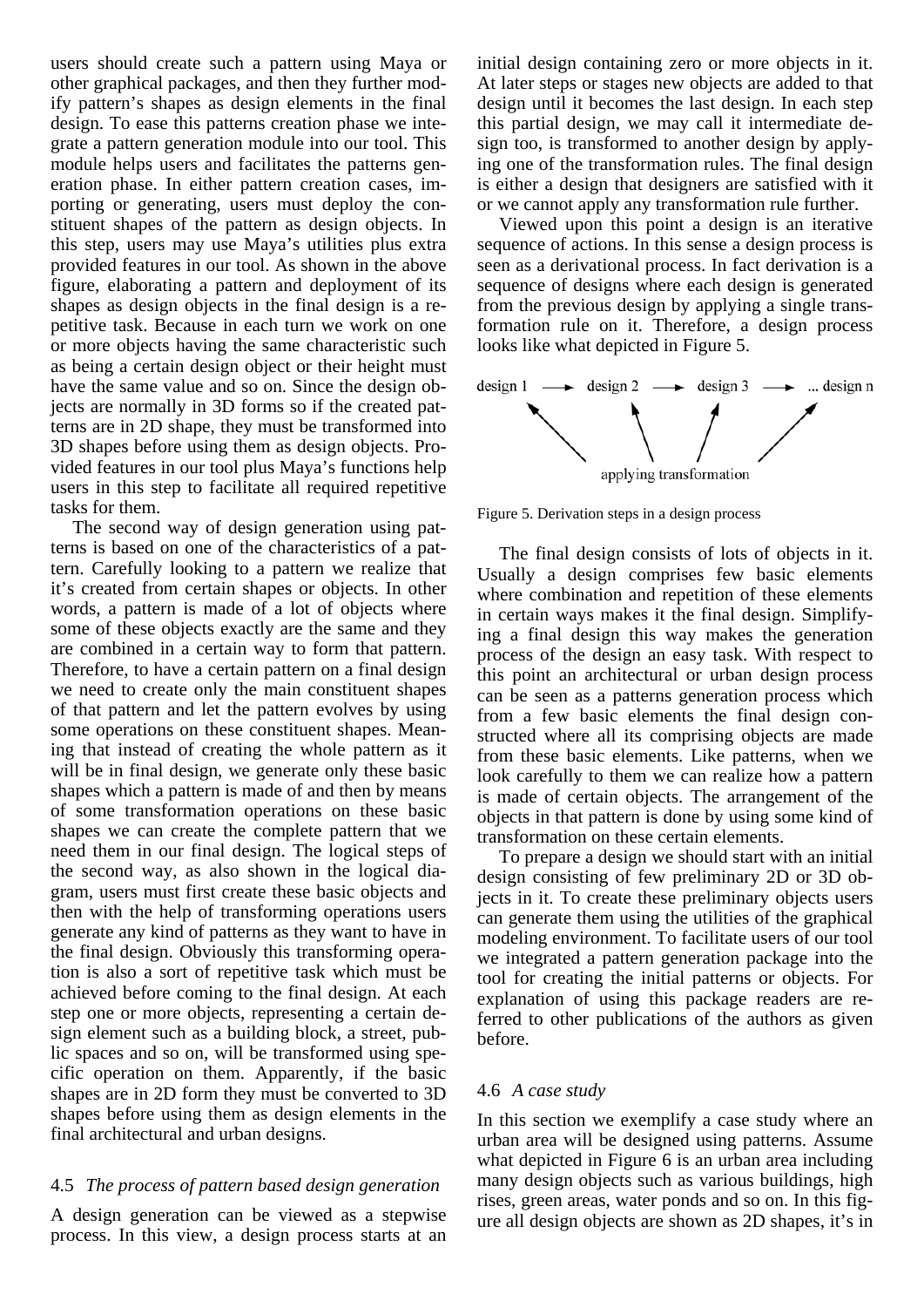fact a top view, the perspective of the area when we look from above. As you see in this figure there is a kind of regularity among these design objects. For instance some of them have exactly the same shape; some share this characteristic plus having different orientation meaning that they are rotated in a direction by some rotation degrees; also some having the same shape but in different scales which means they are generated by reducing or enlargement on a certain object.



Figure 6. An urban area in 2D form

This urban area is depicted again in Figure 7, but this time shown in 3D form. Obviously, design objects like green areas and water ponds are still presented as 2D shape because their height value is given zero in this example.



Figure 7. That urban area in 3D form

As said before, patterns are used as design objects can be either in 2D or 3D shapes. Design objects in the final design are meanly building blocks, streets, pavements, green areas and etc. Also in the previous section we explained two different ways for design generation using patterns. In the first approach we use the whole patterns as they are. So in this way the main task is deciding which pattern or patterns represent what type of design objects in the final design. Users can do this selection process plus other required repetitive tasks using utilities of the graphical environment. Also we must convert all 2D shapes into 3D forms before using them as objects in final design. In this way of design generation, patterns which are used in final design are existing patterns and we either import them, in an electronic format, into design or we create them using some means like the integrated pattern generation module into our tool or any graphical software they are familiar with.

In the second way, we will create the required patterns for using in final design from some initial elements. As shown in the Figure 8 and 9 these initial elements are in 2D and 3D forms respectively. The initial elements can be either 2D or 3D shapes as represented here. From these elements the required patterns for final design must be generated.



Figure 8. Required initial elements in 2D form

Carefully comparing Figures 6 with 8 also Figures 7 with 9, we can realize that it's possible to derive the design depicted in the first figures, 6 and 7, in both cases from the second one by doing certain transformation operations on the initial elements shown in Figures 8 and 9.

Provided transformation operations in our tool help users to perform required transformations on one or more design objects which will be used in the final design. Although at first it may not be so obvious how the final design can be generated from the